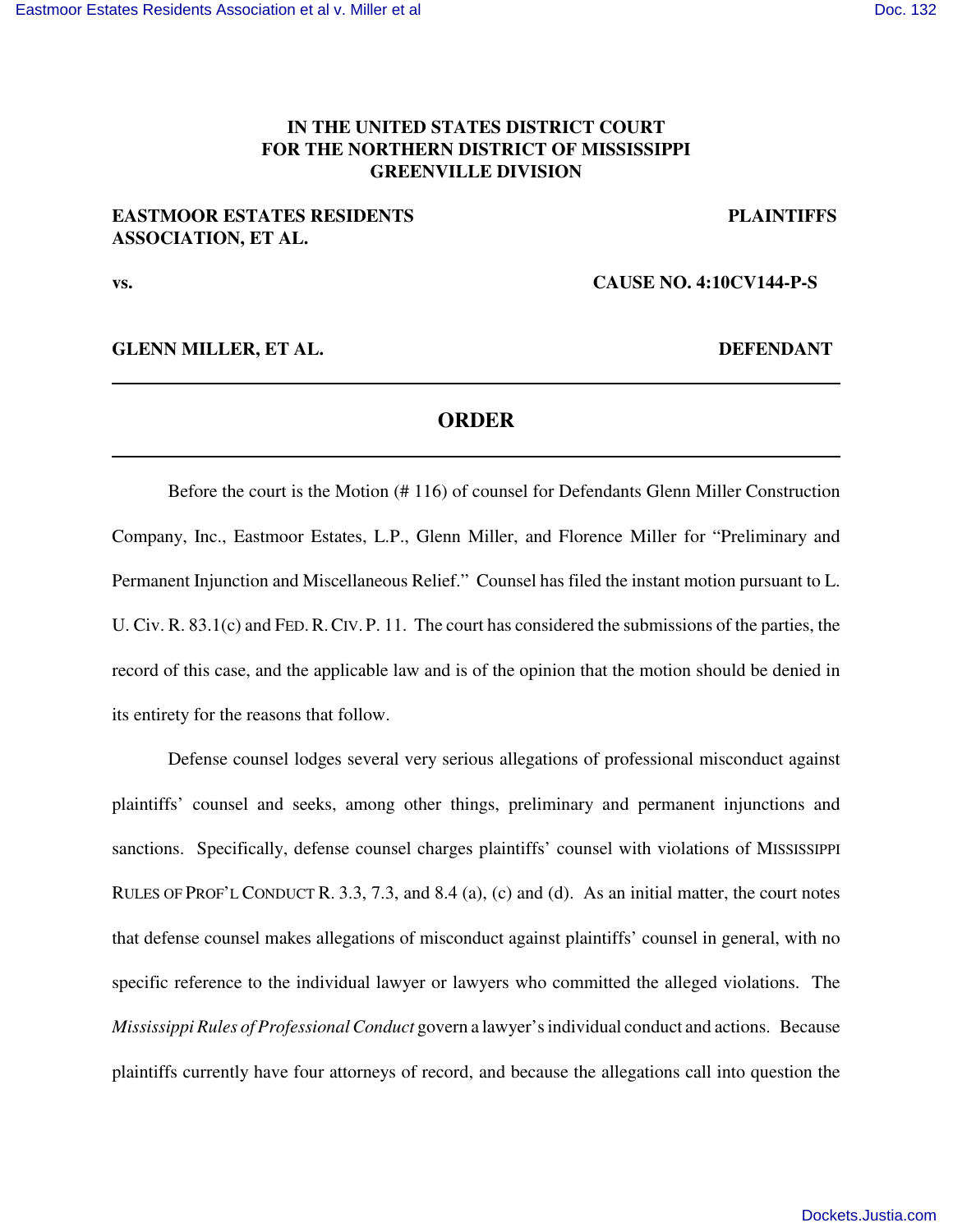attorney(s)' professional reputation(s), the general nature of this motion is improper.<sup>1</sup> Nevertheless, the court has considered each alleged violation and finds that the proof before the court is insufficient to establish a violation of the *Mississippi Rules of Professional Conduct* or Rule 11.

#### Rule 3.3

Here, defense counsel contends plaintiffs' counselmade amisrepresentation to the undersigned during an October 6, 2011, settlement conference with regard to the number of Eastmoor homeowners and leaseholders plaintiffs' counsel actually represented at that time. Specifically, defense counsel statesthat 1) this court– though not by formal order– directed that defense counsel conduct inspections of Eastmoor plaintiffs' homes in anticipation of a December 1 settlement conference<sup>2</sup> and that 2) plaintiffs' counsel thereafter misrepresented to the court the number of Eastmoor homeowners or leaseholders actually represented.

Rule 3.3(a)(1) of the Mississippi Rules of Professional Conduct states in pertinent part:

Rule 3.3. Candor Toward the Tribunal

(a) A lawyer shall not knowingly:

(1) make a false statement of material fact or law to a tribunal;

First, the court finds that while it certainly understood plaintiffs' counsel, Ms. Desiree Hensely,

to state that the Law Clinic represented all of the Eastmoor homeowners and leaseholders

<sup>&</sup>lt;sup>1</sup>The court also notes that several law students are involved in the Law Clinic's representation of the plaintiffs in this case.

<sup>&</sup>lt;sup>2</sup>As an element of the relief requested by the instant motion, defense counsel seeks relief from "the obligation" of performing home inspections. In the interest of clarity, the court finds that defense counsel was not and is under no obligation to perform inspections of Eastmoor homes and that the issue of home inspections was born purely from an attempt to assist Millers' defense counsel's expressed need to inspect each house in order to calculate damages, if any, for purposes of settlement negotiations.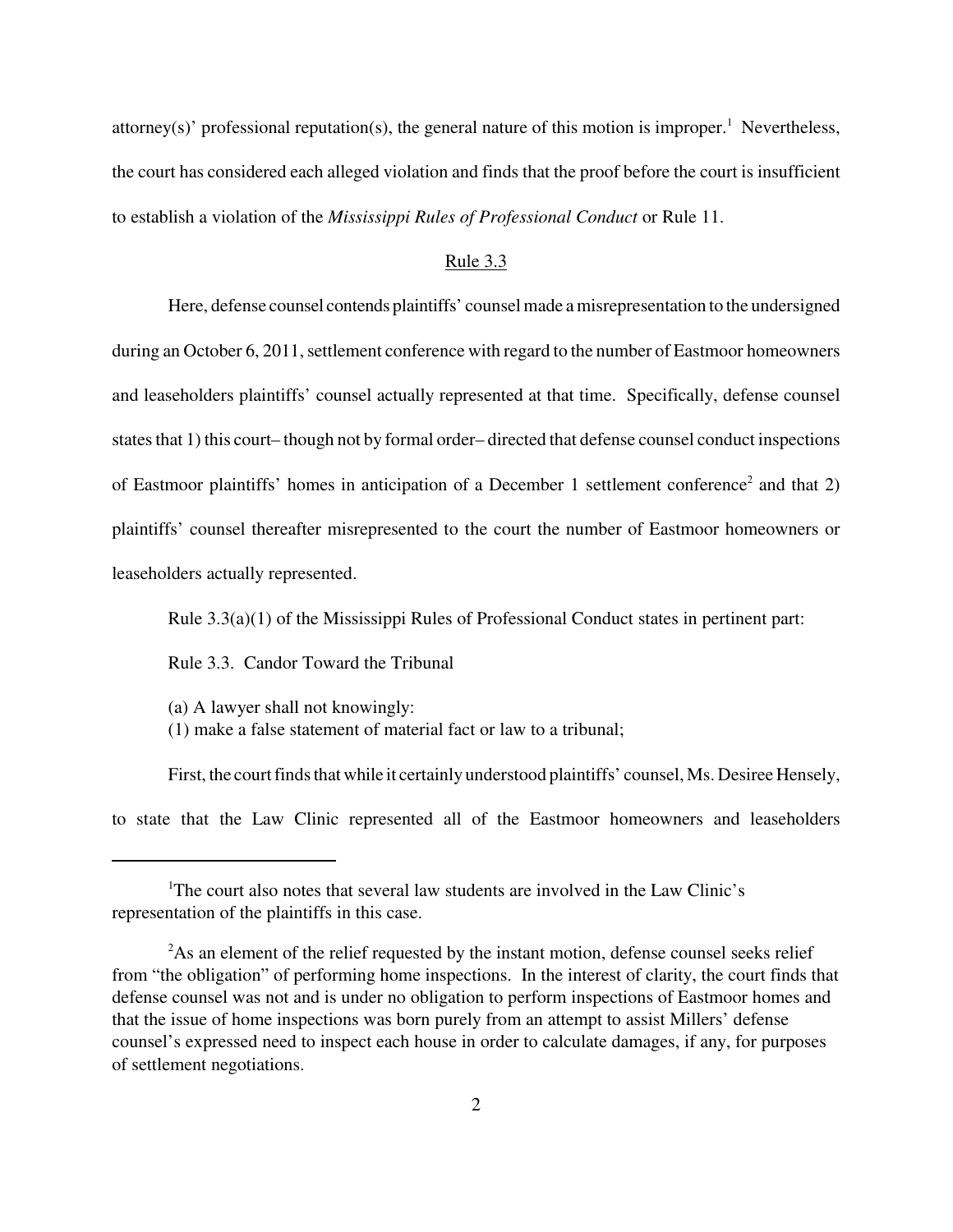(approximately 50) and conveyed the same to defense counsel, the court is willing to and does accept Ms. Hensley's explanation that the same was not intended by her. Instead, she only meant to convey that the Law Clinic represented approximately fifty Eastmoor residents, a number that happened to coincide with the number of Eastmoor houses at issue.

And, while defense counsel suggests that even this representation by the Law Clinic was inaccurate because the Law Clinic has since identified only twenty-two residents at Eastmoor with whom it has signed retainer contracts, the court does not find this discrepancy to be the stuff upon which to found a serious sanctions motion, especially since, as here, there are alternative explanations for the apparent discrepancy that do not involve any bad faith or intentional effort to mislead. For example, it is entirely possible that the Law Clinic believed, based on prior communications, that it represented fifty Eastmoor residents on October 6 and later determined that only twenty-two actually had authority to authorize entry into the houses at issue. It is also possible that believing itself to represent fifty Eastmoor residents at the time of the conference, the Legal Clinic later learned some residents decided not to proceed with representation or moved.

Ultimately, the court finds that defense counsel has failed to prove that plaintiffs' counsel knowingly made a false statement of material fact to the court in violation of Rule 3.3. The court accepts plaintiffs' counsel's explanation regarding the nature of the Law Clinic'srelationship with the Eastmoor residents and also agrees that defense counsel has failed to show how the legal dispute over whether a resident actually has the lawful authority to authorize entry into a home in which he resides (but has no ownership or leasehold interest) is relevant to the issue of whether plaintiffs' counsel has committed some sanctionable conduct.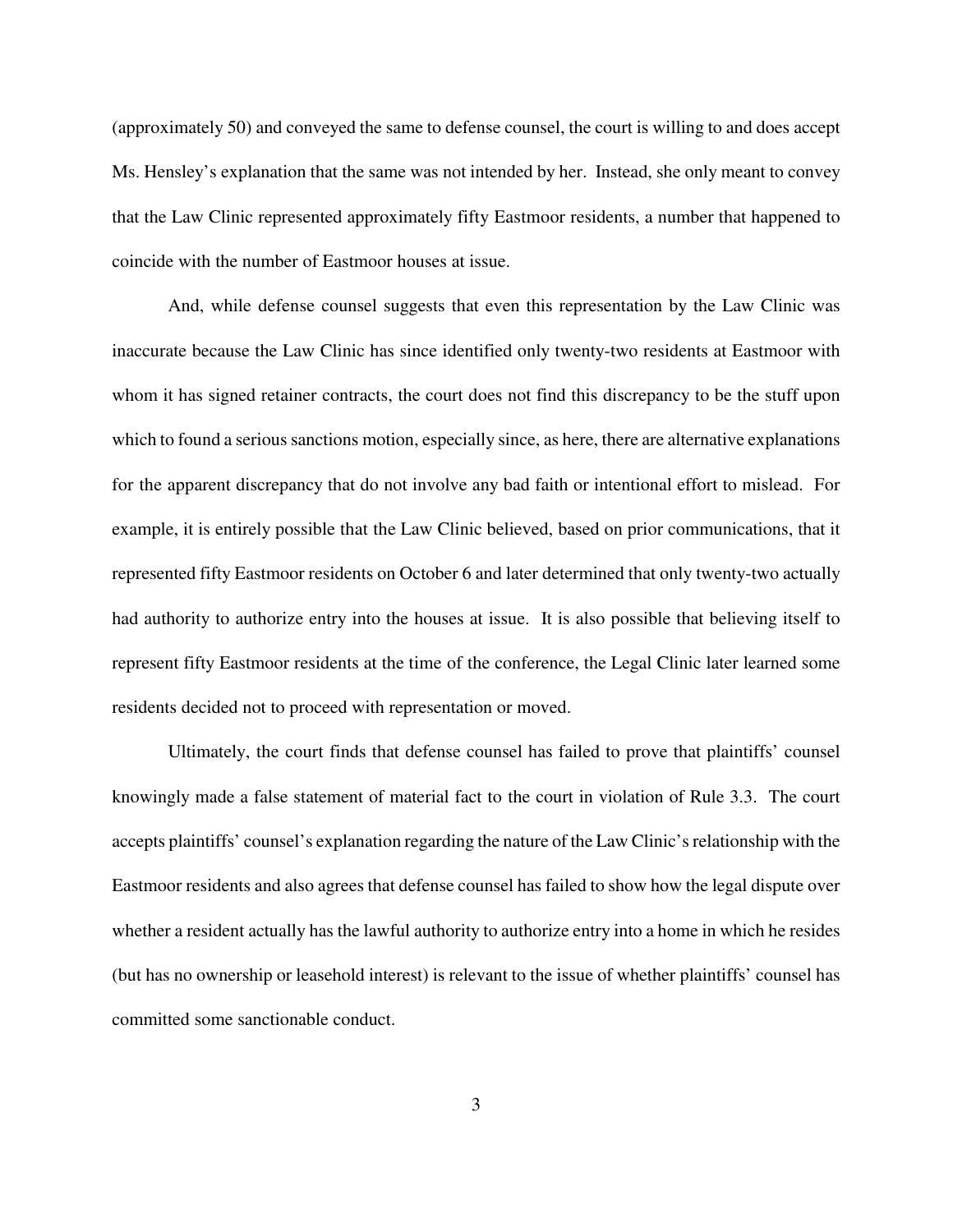#### Rule 7.3

First, defense counsel seeks sanctions and a preliminary and permanent injunction to "prohibit" Plaintiffs' counsel from additional door-to-door solicitation in Eastmoor Estates." According to defense counsel, during the week of October 10, 2011, "Plaintiffs' counsel and/or others authorized by counsel solicited Eastmoor Estates door-to-door to 'sign up' clients." In support of this allegation, counsel has presented the affidavits of eight Eastmoor residents who make various claims including, that plaintiffs' counsel or their representatives went door to door with "paperwork;" asked residents to sign "paperwork" in order to obtain grant funds for home repairs; and asked residents to sign up for legal representation. Additionally, defense counsel has submitted an October 10, 2011, letter signed by plaintiffs' counsel, Marie Cope, in which individual Eastmoor Estates residents are advised that they should meet with counsel individually in order to sign a retainer agreement with the University of Mississippi Civil Legal Clinic ("Law Clinic"). Defense counsel contends that MISSISSIPPI RULE OF PROF'L CONDUCT R. 7.3 "strictly prohibits" this type of " in-person solicitation."

Plaintiffs' counsel responds that plaintiffs' lawyers are salaried employees of a non-profit, public organization (the Law Clinic); do not receive a portion of any fees; provide all legal services on a *pro bono* basis; and have no pecuniary interest in contacting potential clients of the Clinic.

Rule 7.3 states in pertinent part:

Rule 7.3. Direct Contact With Prospective Clients

(a) A lawyer shall not by in-person live telephone or real-time electronic contact solicit professional employment from a particular prospective client with whom the lawyer has no family, close personal, or prior professional relationship when a significant motive of the lawyer's doing so is the lawyer's pecuniary gain.

. . . .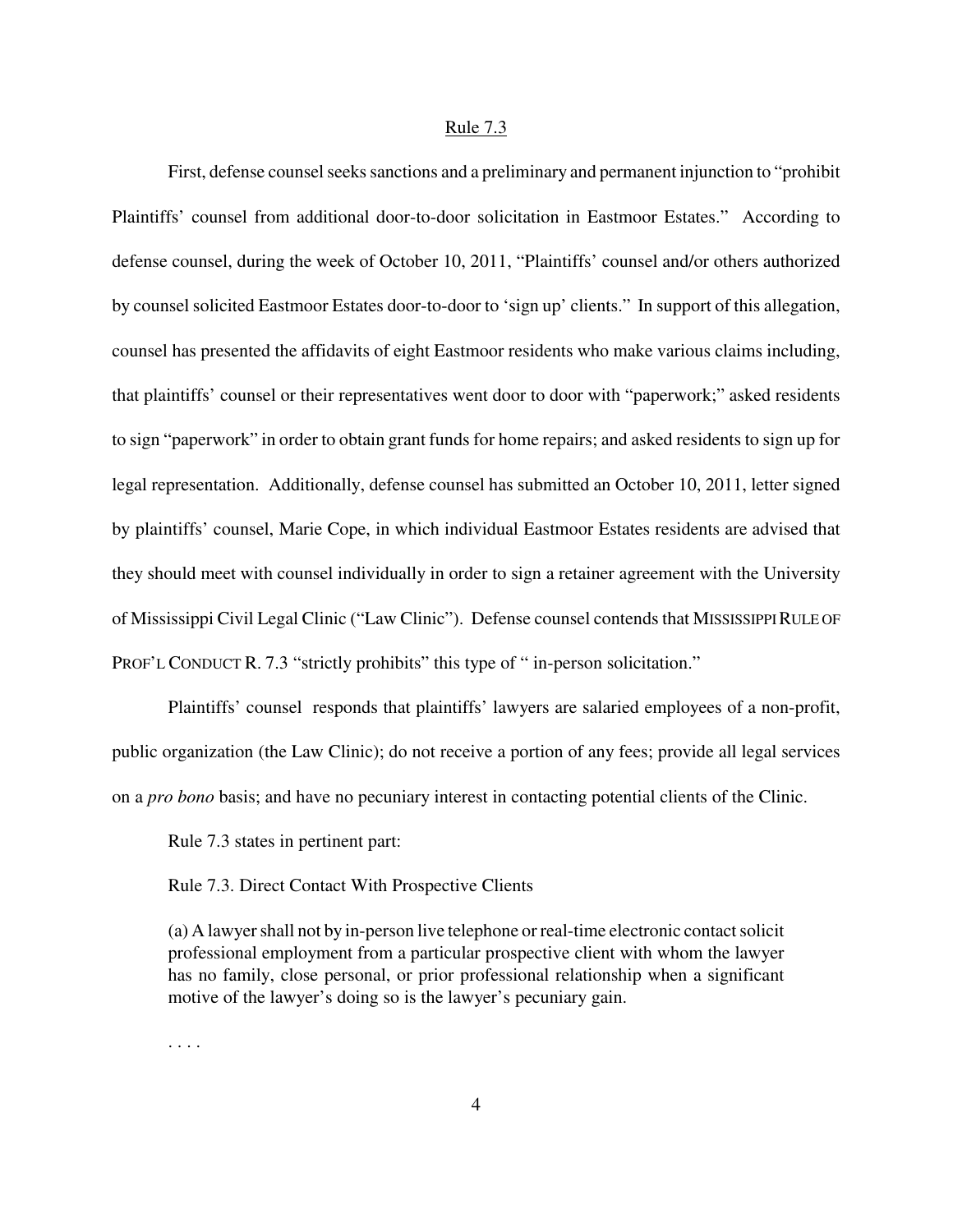The court finds that defense counsel has failed to convince the court that plaintiffs' lawyers have violated Rule 7.3. By its express terms, Rule 7.3(a) prohibits in-person solicitation when a "significant motive" of the lawyer is the lawyer's pecuniary gain. Here, defense counsel has failed to rebut plaintiffs' counsel's representation that there was and is no pecuniary motive behind plaintiffs' attorneys' contact with Eastmoor residents.

Further, for the first time, in his reply brief, defense counsel suggests that plaintiffs' counsel specifically violated Rule  $7.3(b)$ .<sup>3</sup> Again, because defense counsel has presented the court with no clear proof beyond the possibility of a violation by any plaintiff's lawyer, the court finds there was no violation.

## Rule 8.4

Rule 8.4 governs misconduct in general. It states in pertinent part:

Rule 8.4. Misconduct

It is professional misconduct for a lawyer to:

(a) violate or attempt to violate the rules of professional conduct, knowingly assist or induce another to do so, or do so through the acts of another;

. . .

(c) engage in conduct involving dishonesty, fraud, deceit or misrepresentation;

(d) engage in conduct that is prejudicial to the administration of justice.

<sup>&</sup>lt;sup>3</sup>Subsection (b) states:

<sup>(</sup>b) A lawyer shall not solicit professional employment from a particular prospective client by written, recorded or electronic communication or by in-person, telephone or real time electronic contact even when not otherwise prohibited by paragraph (a), if:

<sup>(1)</sup> Prospective client has made known to the lawyer the desire not to be solicited by the lawyer or

<sup>(2)</sup> The solicitation involves coercion, duress or harassment.